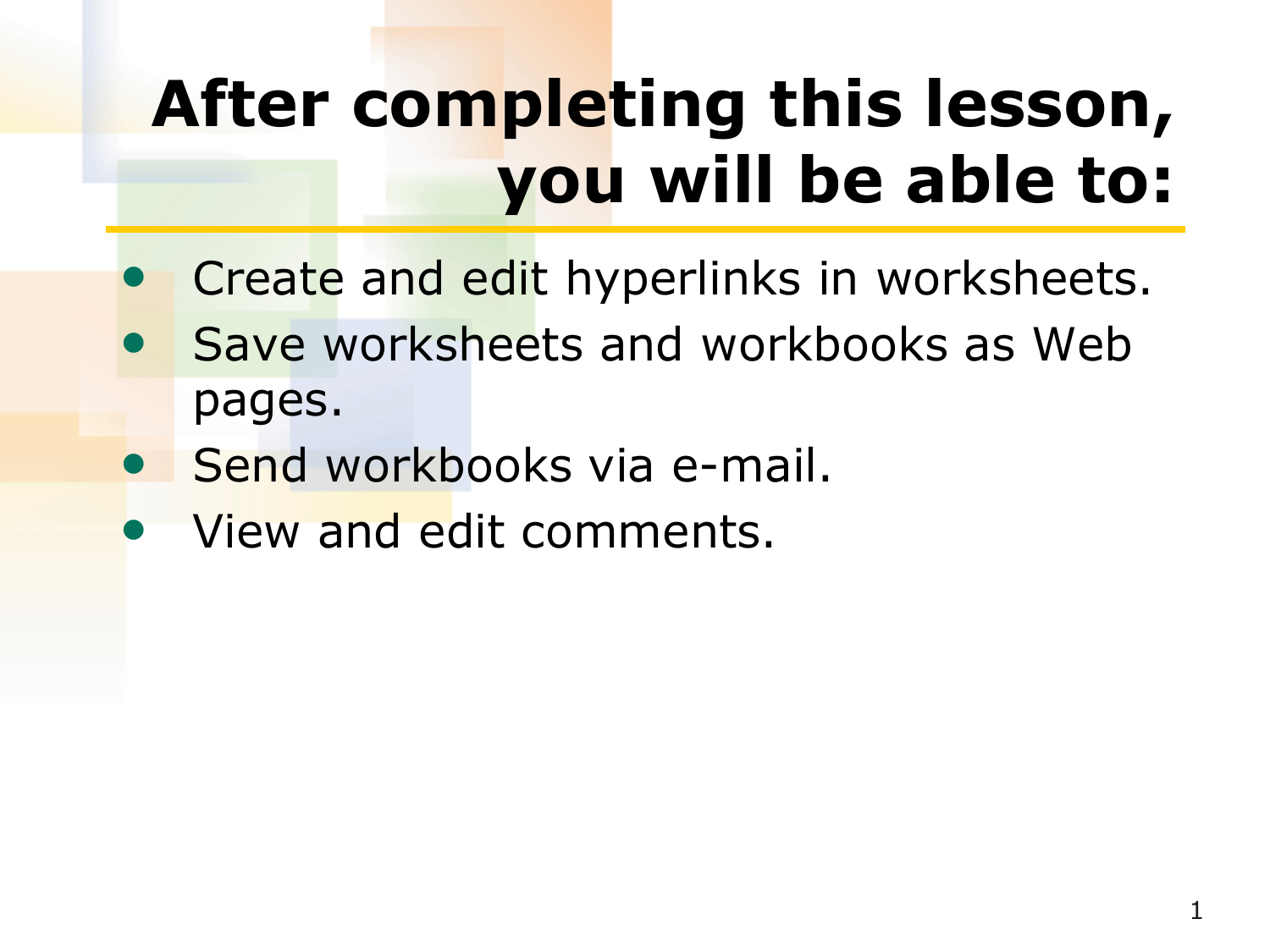## **Inserting a Hyperlink**

### **To insert a hyperlink**

- 1. Click the cell in which you want to place the hyperlink.
- 2. On the Insert menu, click Hyperlink.
- 3. In the Text to display box, type the text that you want to appear as the text of the hyperlink.

*(continued)*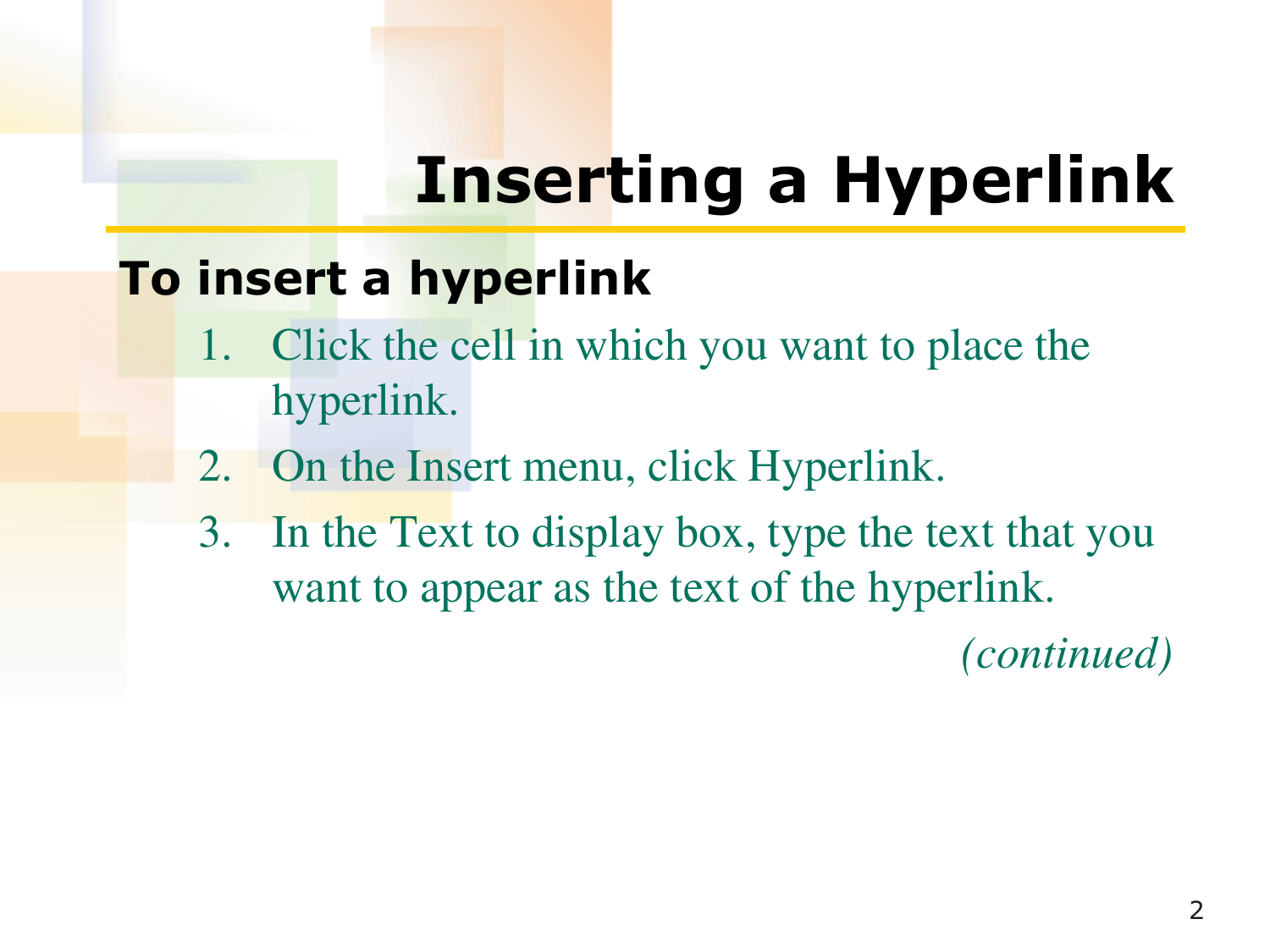## **Inserting a Hyperlink**

### **To insert a hyperlink** *(continued)*

4. In the Address box, type the path or URL.

*Or*

 Click the Browse button to navigate to the file or Web page that you want.

5. Click OK.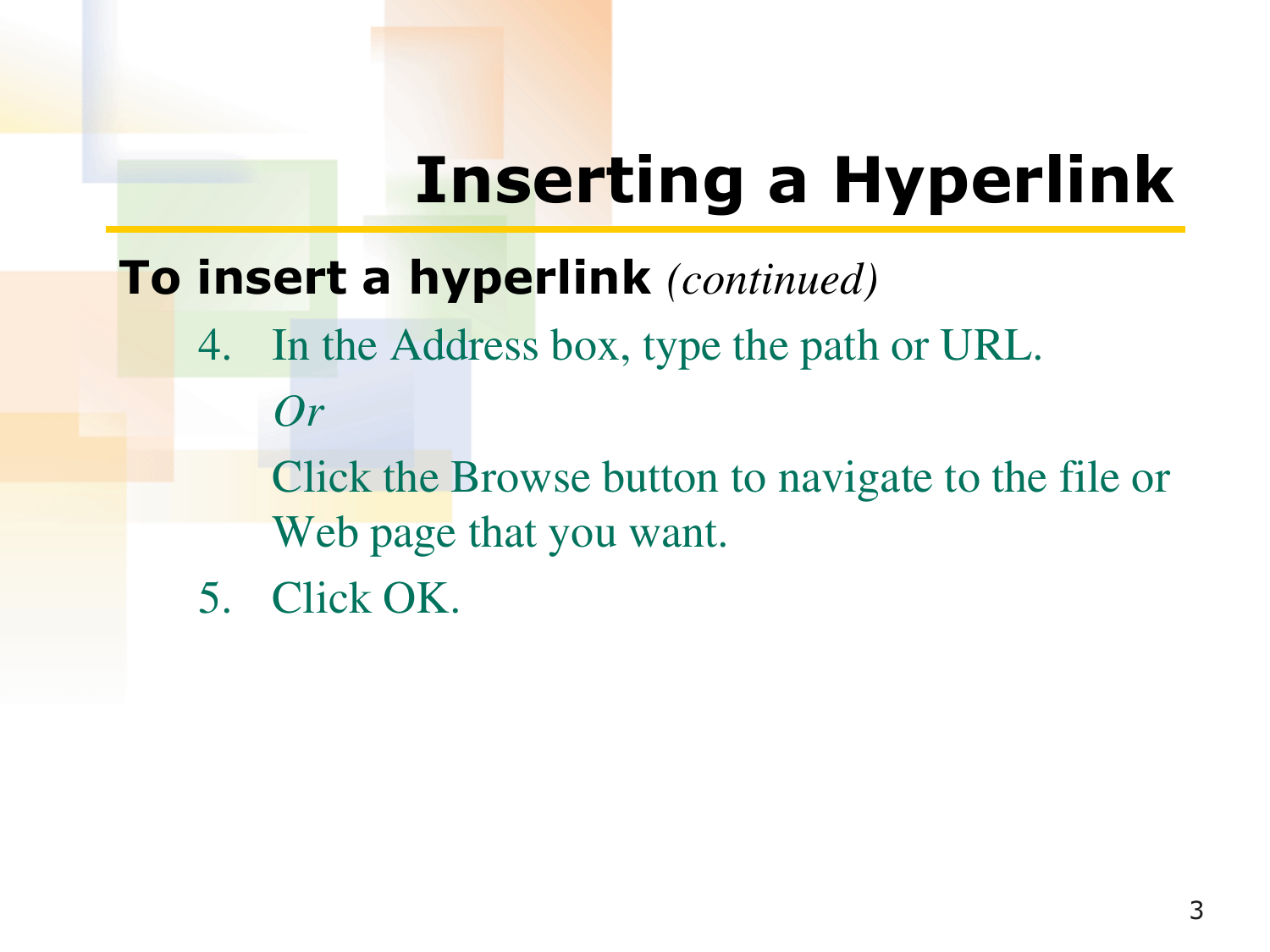# **Editing a Hyperlink**

### **To edit a hyperlink**

- Right-click the cell containing the hyperlink.
- 2. On the shortcut menu, point to Hyperlink and click Edit Hyperlink.
- 3. To change the text of the link, edit the text in the Text to display box.
- 4. To change the target of the link, edit the text in the Address box.
- 5. Click OK.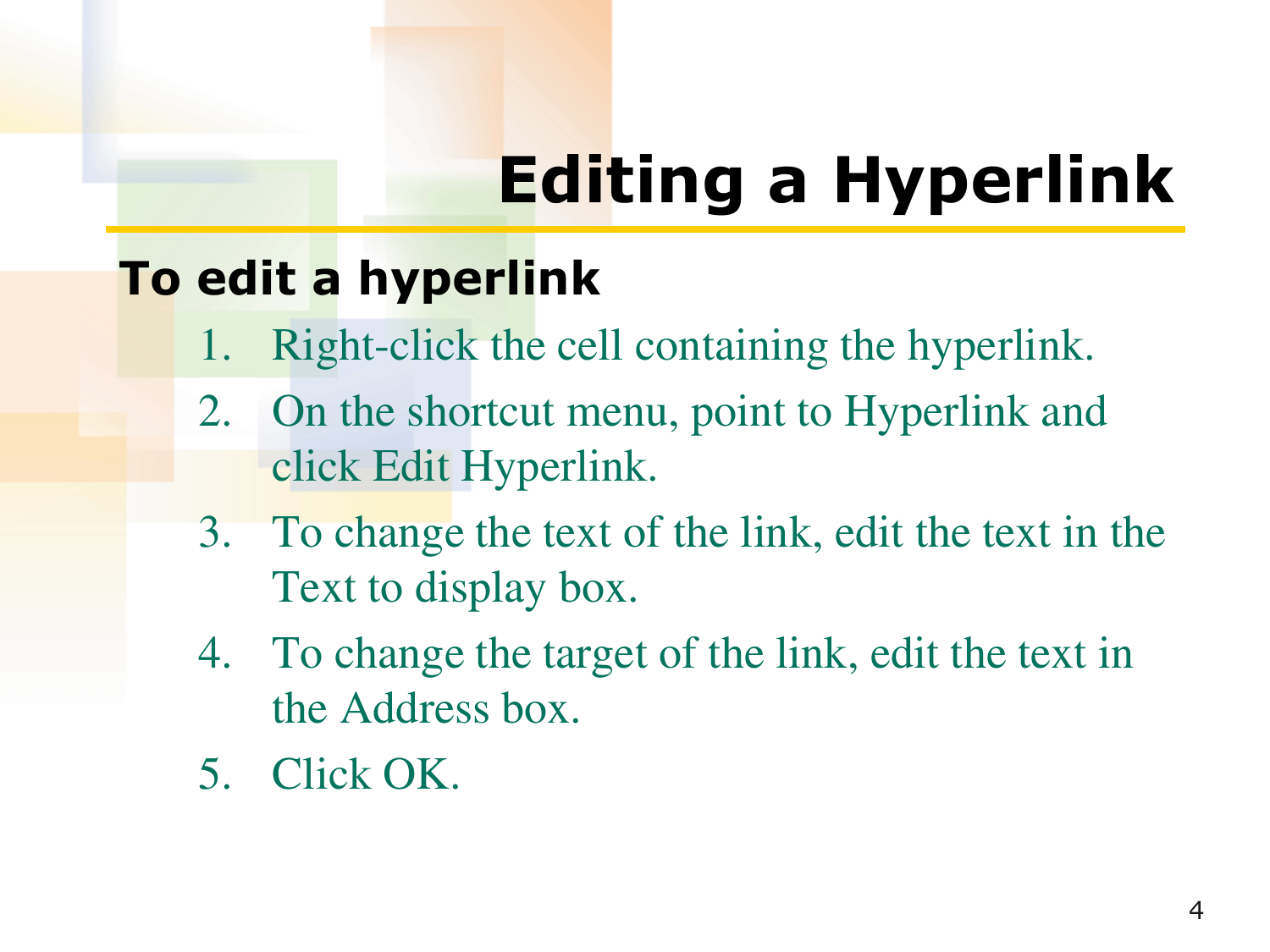### **Removing a Hyperlink**

### **To remove a hyperlink**

- 1. Right-click the cell containing the hyperlink.
- 2. On the shortcut menu, point to Hyperlink and click Remove Hyperlink.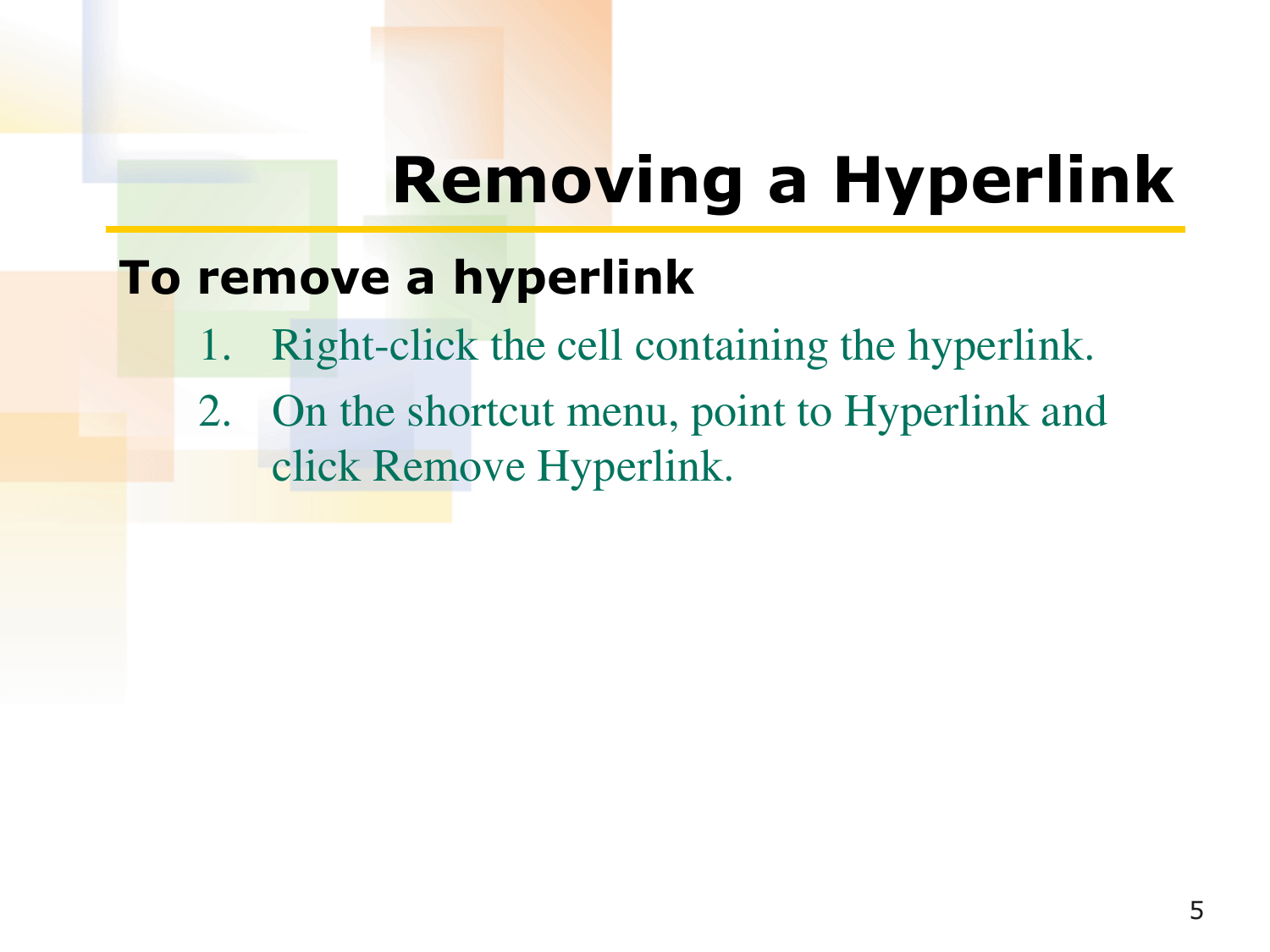### **Saving a Workbook or a Worksheet as a Web Page**

### **To save a workbook as a Web page**

- 1. On the File menu, click Save As.
- 2. Click the Save as type down arrow and click Web Page.
- 3. Click the Entire Workbook option or the Selection: Sheet option.
- 4. If necessary, change the path and file name.
- 5. Click Save.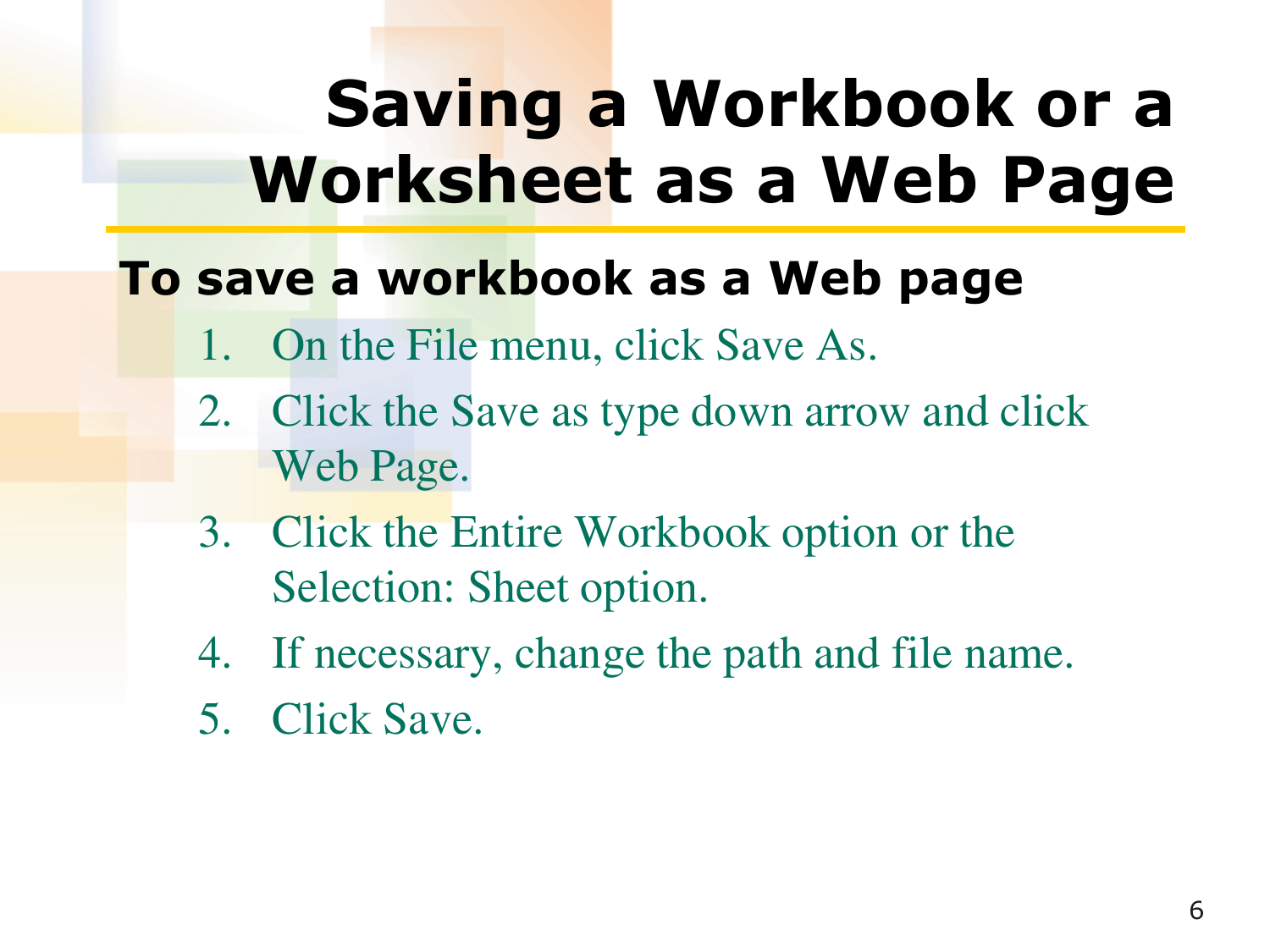## **Sending a Workbook Via E-mail**

#### **To send a workbook via e-mail**

- 1. Open the workbook that you want to send.
- 2. On the File menu, point to Send To and click Mail Recipient or Mail Recipient (as Attachment).
- 3. In the To: box, type the e-mail address to which you want to send the workbook.
- 4. If desired, fill in the Subject and message body boxes.
- 5. Click the Send button.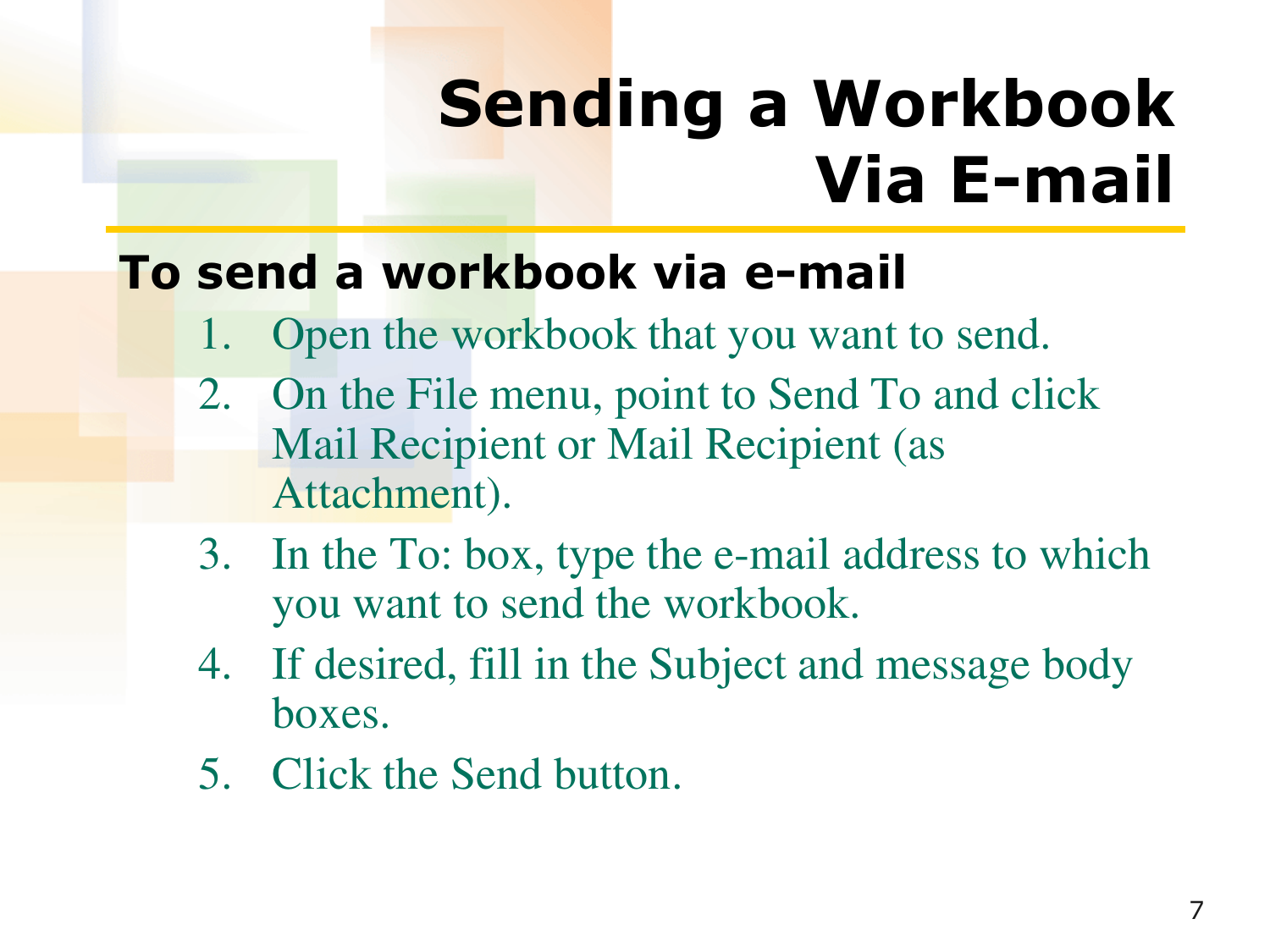### **Managing Comments**

#### **To add a comment to a cell**

- 1. Select the cell in which you want to insert a comment.
- 2. Click Comment on the Insert menu. *Or*

Click the New Comment button on the Reviewing toolbar

- 3. Type your comment.
- 4. Click in another cell to exit the comment field.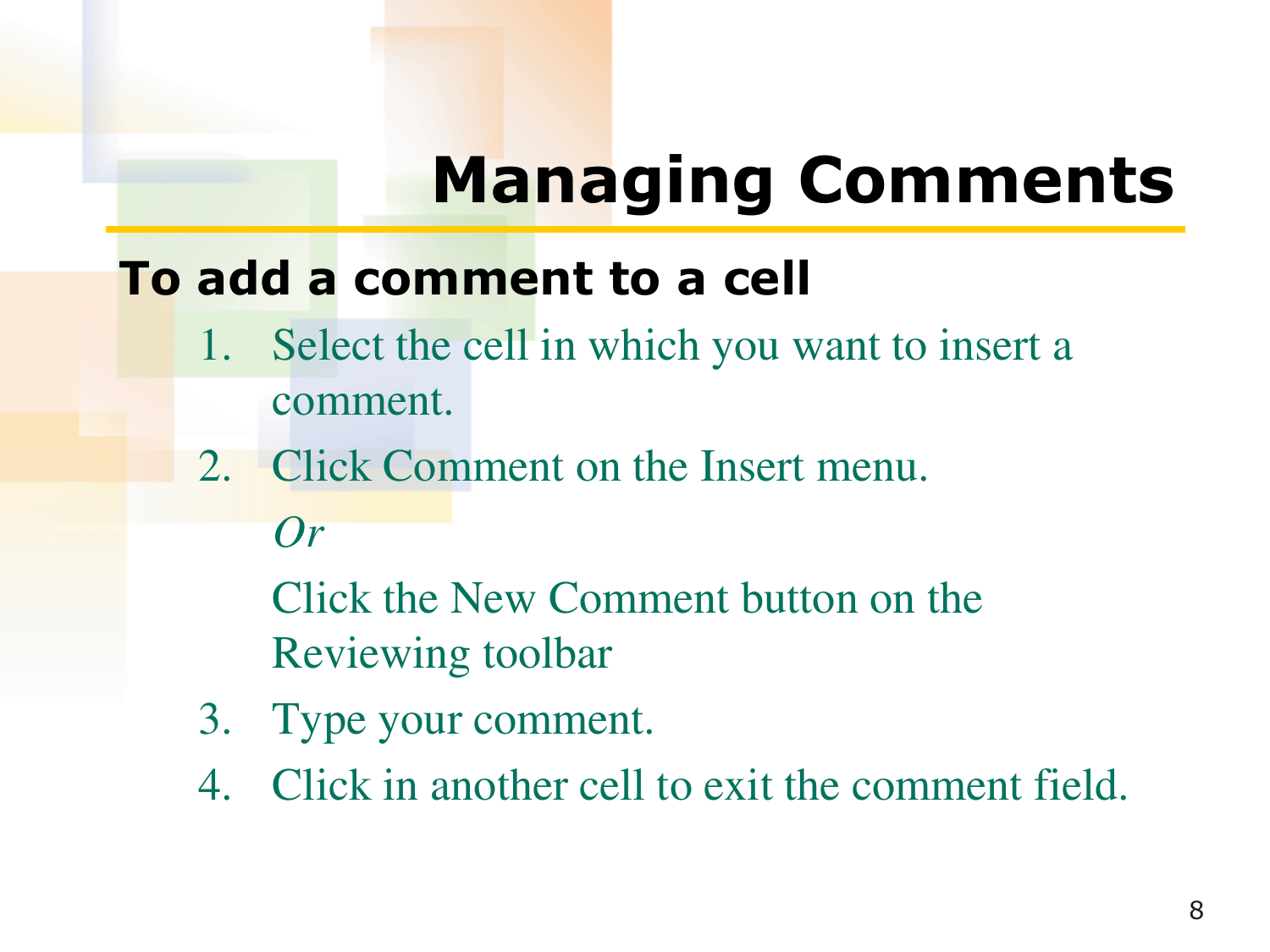### **Managing Comments**

#### **To view a comment**

• Point to the cell that contains the comment. *Or*

 Click the Next Comment button on the Reviewing toolbar